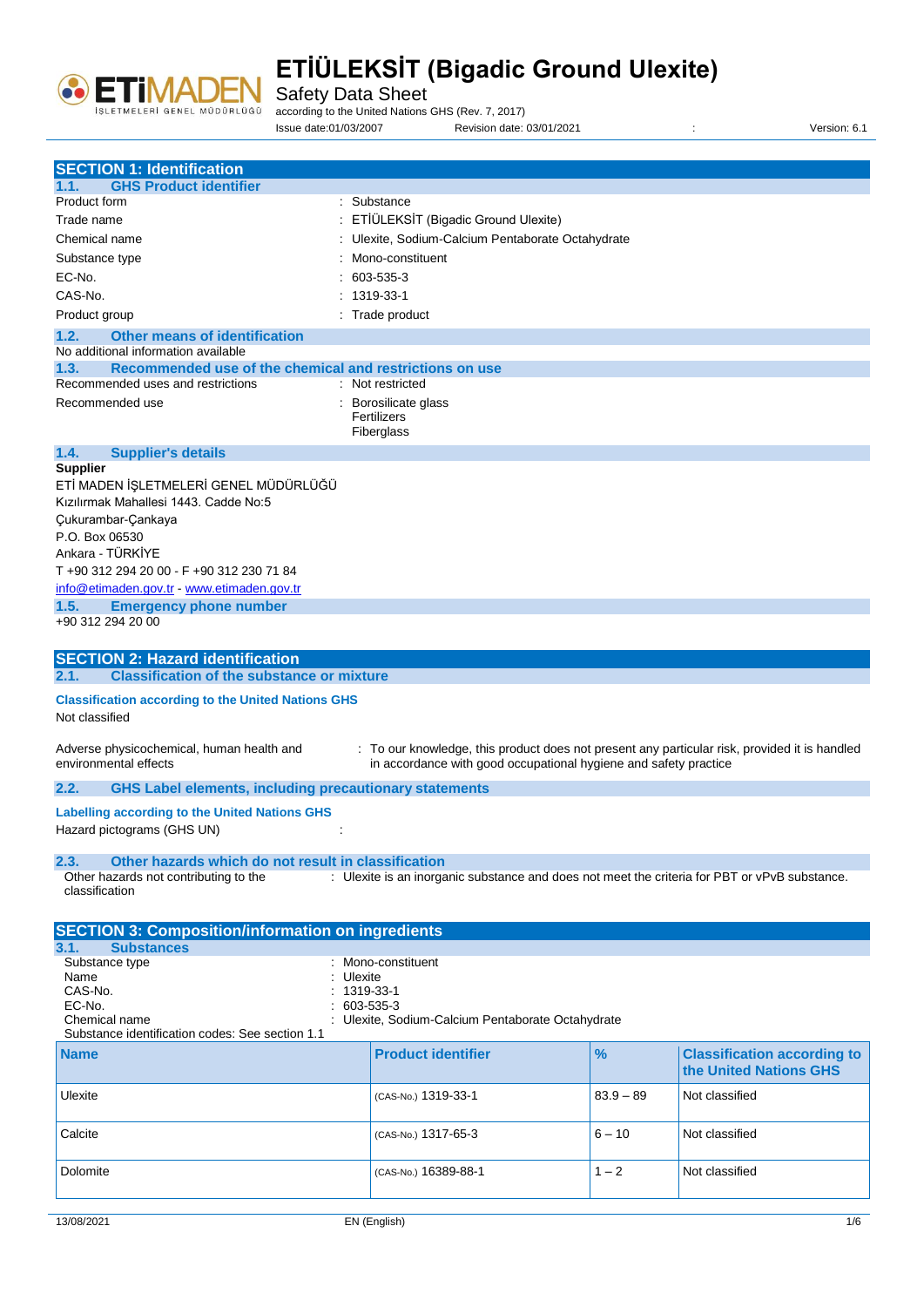Safety Data Sheet

according to the United Nations GHS (Rev. 7, 2017)

| $ $ Clay |  | $\sim$ 44<br>N۱<br>`ITIAL |
|----------|--|---------------------------|
|          |  |                           |

### **3.2. Mixtures**

Not applicable

| <b>SECTION 4: First-aid measures</b>                                                              |                                                                                                                                             |
|---------------------------------------------------------------------------------------------------|---------------------------------------------------------------------------------------------------------------------------------------------|
| <b>Description of necessary first-aid measures</b><br>4.1.                                        |                                                                                                                                             |
| First-aid measures after inhalation                                                               | : Remove person to fresh air and keep comfortable for breathing.                                                                            |
| First-aid measures after skin contact                                                             | : Wash skin with plenty of water.                                                                                                           |
| First-aid measures after eye contact                                                              | : Rinse eyes with water as a precaution.                                                                                                    |
| First-aid measures after ingestion                                                                | : Call a poison center or a doctor if you feel unwell.                                                                                      |
|                                                                                                   |                                                                                                                                             |
| 4.2.<br>Most important symptoms/effects, acute and delayed<br>No additional information available |                                                                                                                                             |
| 4.3.                                                                                              | Indication of immediate medical attention and special treatment needed, if necessary                                                        |
| Treat symptomatically.                                                                            |                                                                                                                                             |
|                                                                                                   |                                                                                                                                             |
| <b>SECTION 5: Fire-fighting measures</b>                                                          |                                                                                                                                             |
| <b>Suitable extinguishing media</b><br>5.1.<br>Suitable extinguishing media                       | : Water spray. Dry powder. Foam.                                                                                                            |
| 5.2.<br>Specific hazards arising from the chemical                                                |                                                                                                                                             |
| Hazardous decomposition products in case of fire : Toxic fumes may be released.                   |                                                                                                                                             |
| 5.3.<br><b>Special protective actions for fire-fighters</b>                                       |                                                                                                                                             |
| Protection during firefighting                                                                    | : Do not attempt to take action without suitable protective equipment. Self-contained breathing<br>apparatus. Complete protective clothing. |
|                                                                                                   |                                                                                                                                             |
| <b>SECTION 6: Accidental release measures</b>                                                     |                                                                                                                                             |
| 6.1.                                                                                              | Personal precautions, protective equipment and emergency procedures                                                                         |
| 6.1.1.<br>For non-emergency personnel                                                             |                                                                                                                                             |
| <b>Emergency procedures</b>                                                                       | : Ventilate spillage area.                                                                                                                  |
|                                                                                                   |                                                                                                                                             |
| 6.1.2.<br>For emergency responders                                                                |                                                                                                                                             |
| Protective equipment                                                                              | Do not attempt to take action without suitable protective equipment. For further information                                                |
|                                                                                                   | refer to section 8: "Exposure controls/personal protection".                                                                                |
| 6.2.<br><b>Environmental precautions</b>                                                          |                                                                                                                                             |
| Avoid release to the environment.                                                                 |                                                                                                                                             |
| Methods and materials for containment and cleaning up<br>6.3.                                     |                                                                                                                                             |
| Methods for cleaning up                                                                           | : Mechanically recover the product.                                                                                                         |
| Other information                                                                                 |                                                                                                                                             |
|                                                                                                   | Dispose of materials or solid residues at an authorized site.                                                                               |
|                                                                                                   |                                                                                                                                             |
| <b>SECTION 7: Handling and storage</b>                                                            |                                                                                                                                             |
| <b>Precautions for safe handling</b><br>7.1.                                                      |                                                                                                                                             |
| Precautions for safe handling                                                                     | : Ensure good ventilation of the work station. Wear personal protective equipment.                                                          |
| Hygiene measures                                                                                  | Do not eat, drink or smoke when using this product. Always wash hands after handling the                                                    |
|                                                                                                   | product.                                                                                                                                    |
| <b>Conditions for safe storage, including any incompatibilities</b><br>7.2.                       |                                                                                                                                             |
| Storage conditions                                                                                | : Store in a well-ventilated place. Keep cool.                                                                                              |
|                                                                                                   |                                                                                                                                             |
| <b>SECTION 8: Exposure controls/personal protection</b>                                           |                                                                                                                                             |
| <b>Control parameters</b><br>8.1.                                                                 |                                                                                                                                             |
| No additional information available                                                               |                                                                                                                                             |
|                                                                                                   |                                                                                                                                             |
| 8.2.<br><b>Appropriate engineering controls</b>                                                   |                                                                                                                                             |
| Appropriate engineering controls                                                                  | : Ensure good ventilation of the work station.                                                                                              |
| Environmental exposure controls                                                                   | : Avoid release to the environment.                                                                                                         |
| 8.3.                                                                                              | Individual protection measures, such as personal protective equipment (PPE)                                                                 |
| Hand protection                                                                                   | : Protective gloves                                                                                                                         |
|                                                                                                   |                                                                                                                                             |
| Eye protection                                                                                    | : Safety glasses                                                                                                                            |
| Skin and body protection                                                                          | Wear suitable protective clothing                                                                                                           |
| Respiratory protection                                                                            | : In case of insufficient ventilation, wear suitable respiratory equipment                                                                  |
| Personal protective equipment symbol(s)                                                           |                                                                                                                                             |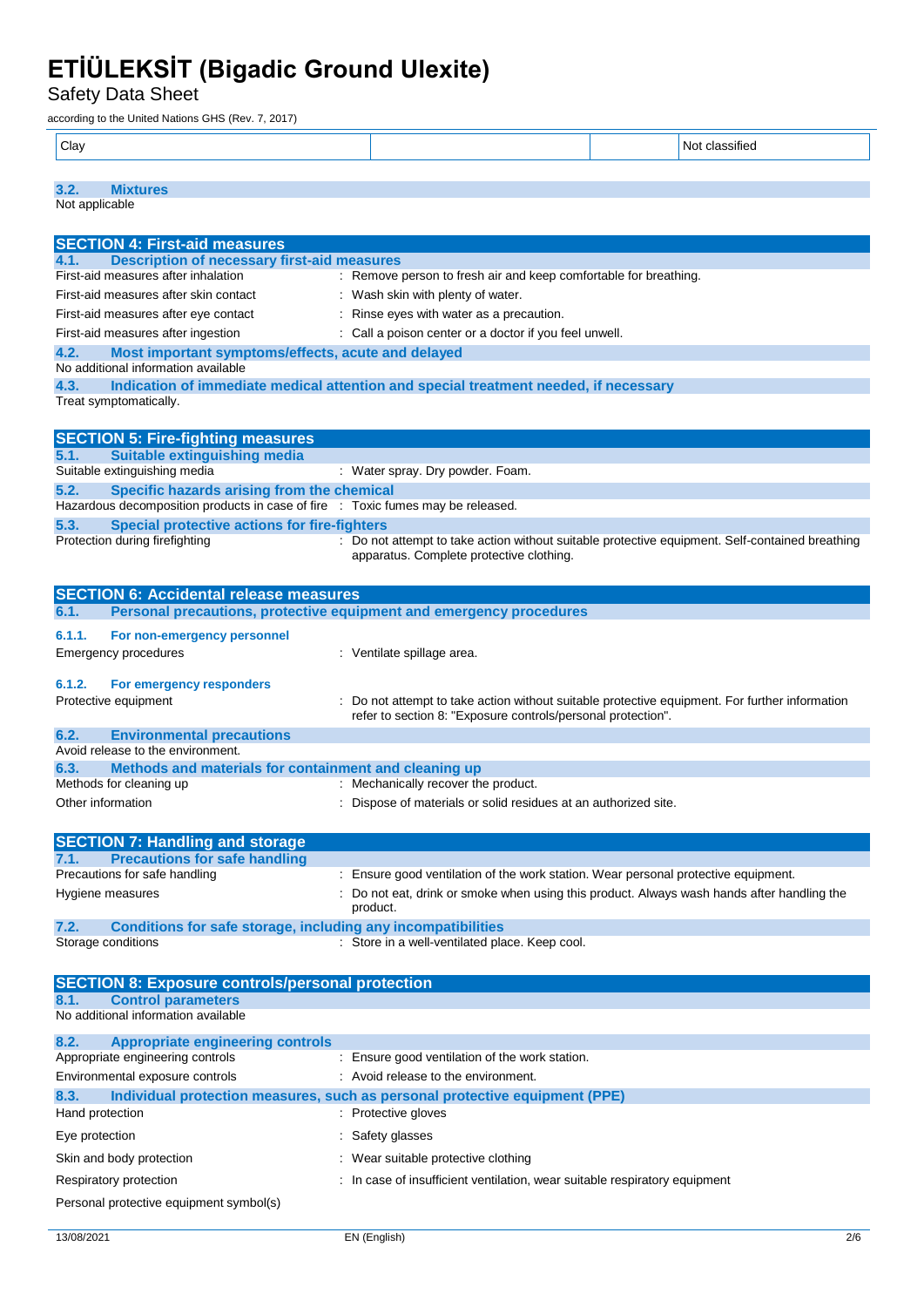Safety Data Sheet

according to the United Nations GHS (Rev. 7, 2017)



**8.4. Exposure limit values for the other components** No additional information available

| <b>SECTION 9: Physical and chemical properties</b>    |                                                                     |  |
|-------------------------------------------------------|---------------------------------------------------------------------|--|
| <b>Basic physical and chemical properties</b><br>9.1. |                                                                     |  |
| Physical state                                        | : Solid                                                             |  |
| Colour                                                | Not available                                                       |  |
| Odour                                                 | odourless.                                                          |  |
| Odour threshold                                       | Not applicable                                                      |  |
| Relative evaporation rate (ether=1)                   | No data available                                                   |  |
| Melting point                                         | No data available                                                   |  |
| Freezing point                                        | No data available                                                   |  |
| Boiling point                                         | No data available                                                   |  |
| Flammability (solid, gas)                             | Non flammable                                                       |  |
|                                                       | Non flammable.                                                      |  |
| <b>Explosive limits</b>                               | : Not applicable                                                    |  |
| Lower explosive limit (LEL)                           | : Not applicable                                                    |  |
| Upper explosive limit (UEL)                           | Not applicable                                                      |  |
| Flash point                                           | Non flammable                                                       |  |
| Auto-ignition temperature                             | Not applicable                                                      |  |
| Decomposition temperature                             | When heated above 45 C it looses its hydrate water                  |  |
| рH                                                    | Not applicable                                                      |  |
| pH solution                                           | : Not available                                                     |  |
| Viscosity, kinematic (calculated value) (40 °C)       | : Not applicable                                                    |  |
| Partition coefficient n-octanol/water (Log Pow)       | : No data available                                                 |  |
| Partition coefficient n-octanol/water (Log Kow)       | : Not available                                                     |  |
| Vapour pressure                                       | : Not applicable                                                    |  |
| Vapour pressure at 50 °C                              | Not available                                                       |  |
| Density                                               | Not available                                                       |  |
| Relative density                                      | Not available                                                       |  |
| Relative vapour density at 20 °C                      | Not applicable                                                      |  |
| Solubility                                            | Water: Moderately soluble                                           |  |
| Particle size                                         | -45 micron / -75 micron                                             |  |
| Particle size distribution                            | %75/%82                                                             |  |
| Particle shape                                        | Not available                                                       |  |
| Not available<br>Particle aspect ratio                |                                                                     |  |
| Particle specific surface area                        | : Not available                                                     |  |
| 9.2.                                                  | Data relevant with regard to physical hazard classes (supplemental) |  |

Bulk density : 1 ton/m3

|       | <b>SECTION 10: Stability and reactivity</b>                                        |
|-------|------------------------------------------------------------------------------------|
| 10.1. | <b>Reactivity</b>                                                                  |
|       | The product is non-reactive under normal conditions of use, storage and transport. |
|       | 10.2. Chemical stability                                                           |
|       | Stable under normal conditions.                                                    |
|       | 10.3. Possibility of hazardous reactions                                           |
|       | No dangerous reactions known under normal conditions of use.                       |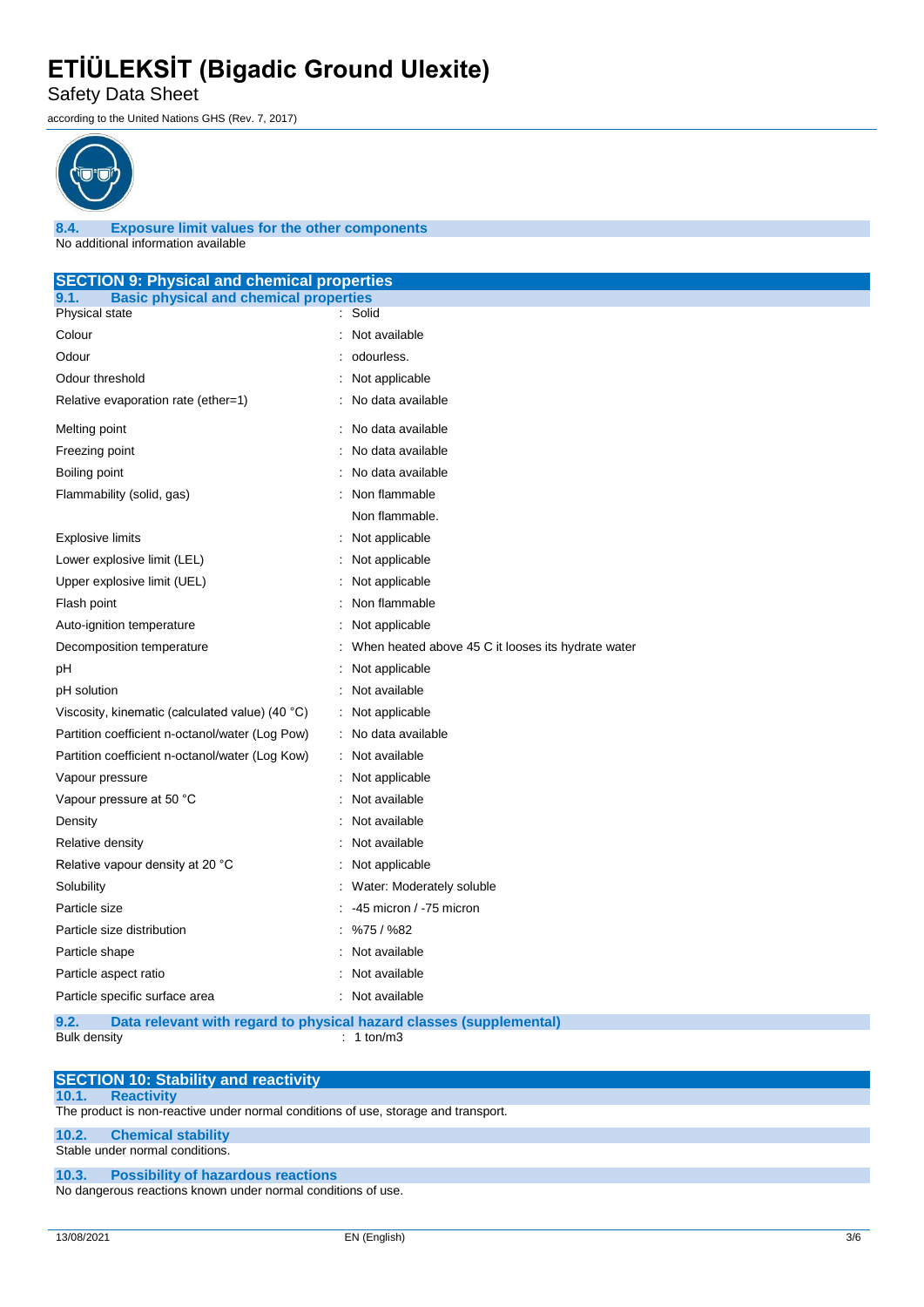### Safety Data Sheet

according to the United Nations GHS (Rev. 7, 2017)

#### **10.4. Conditions to avoid**

None under recommended storage and handling conditions (see section 7).

#### **10.5. Incompatible materials** No additional information available

#### **10.6. Hazardous decomposition products**

Under normal conditions of storage and use, hazardous decomposition products should not be produced.

| <b>SECTION 11: Toxicological information</b>    |                     |  |
|-------------------------------------------------|---------------------|--|
| Information on toxicological effects<br>11.1.   |                     |  |
| Acute toxicity (oral)                           | : Not classified    |  |
| Acute toxicity (dermal)                         | : Not classified    |  |
| Acute toxicity (inhalation)                     | Not classified      |  |
|                                                 |                     |  |
| Skin corrosion/irritation                       | Not classified      |  |
|                                                 | pH: Not applicable  |  |
| Serious eye damage/irritation                   | Not classified<br>٠ |  |
|                                                 | pH: Not applicable  |  |
| Respiratory or skin sensitisation               | Not classified<br>٠ |  |
| Germ cell mutagenicity                          | Not classified      |  |
| Carcinogenicity                                 | Not classified      |  |
| Reproductive toxicity                           | : Not classified    |  |
| STOT-single exposure                            | : Not classified    |  |
| STOT-repeated exposure                          | : Not classified    |  |
| Aspiration hazard                               | Not classified      |  |
| ETİÜLEKSİT (Bigadic Ground Ulexite) (1319-33-1) |                     |  |
| Viscosity, kinematic                            | Not applicable      |  |

| <b>SECTION 12: Ecological information</b>                                     |                                                                                                                            |  |  |  |
|-------------------------------------------------------------------------------|----------------------------------------------------------------------------------------------------------------------------|--|--|--|
| <b>Toxicity</b><br>12.1.                                                      |                                                                                                                            |  |  |  |
| Ecology - general                                                             | : The product is not considered harmful to aquatic organisms nor to cause long-term adverse<br>effects in the environment. |  |  |  |
| (acute)                                                                       | Hazardous to the aquatic environment, short-term : Not classified                                                          |  |  |  |
| Hazardous to the aquatic environment, long-term : Not classified<br>(chronic) |                                                                                                                            |  |  |  |
| 12.2.<br><b>Persistence and degradability</b>                                 |                                                                                                                            |  |  |  |
| ETİÜLEKSİT (Bigadic Ground Ulexite) (1319-33-1)                               |                                                                                                                            |  |  |  |
| Persistence and degradability                                                 | No additional information available                                                                                        |  |  |  |
| 12.3.<br><b>Bioaccumulative potential</b>                                     |                                                                                                                            |  |  |  |
| ETİÜLEKSİT (Bigadic Ground Ulexite) (1319-33-1)                               |                                                                                                                            |  |  |  |
| Partition coefficient n-octanol/water (Log Kow)                               | No data available                                                                                                          |  |  |  |
| Bioaccumulative potential                                                     | No additional information available                                                                                        |  |  |  |
| <b>Mobility in soil</b><br>12.4.                                              |                                                                                                                            |  |  |  |
| ETİÜLEKSİT (Bigadic Ground Ulexite) (1319-33-1)                               |                                                                                                                            |  |  |  |
| Mobility in soil                                                              | No additional information available                                                                                        |  |  |  |
| 12.5.<br><b>Other adverse effects</b>                                         |                                                                                                                            |  |  |  |
| Ozone                                                                         | : Not classified                                                                                                           |  |  |  |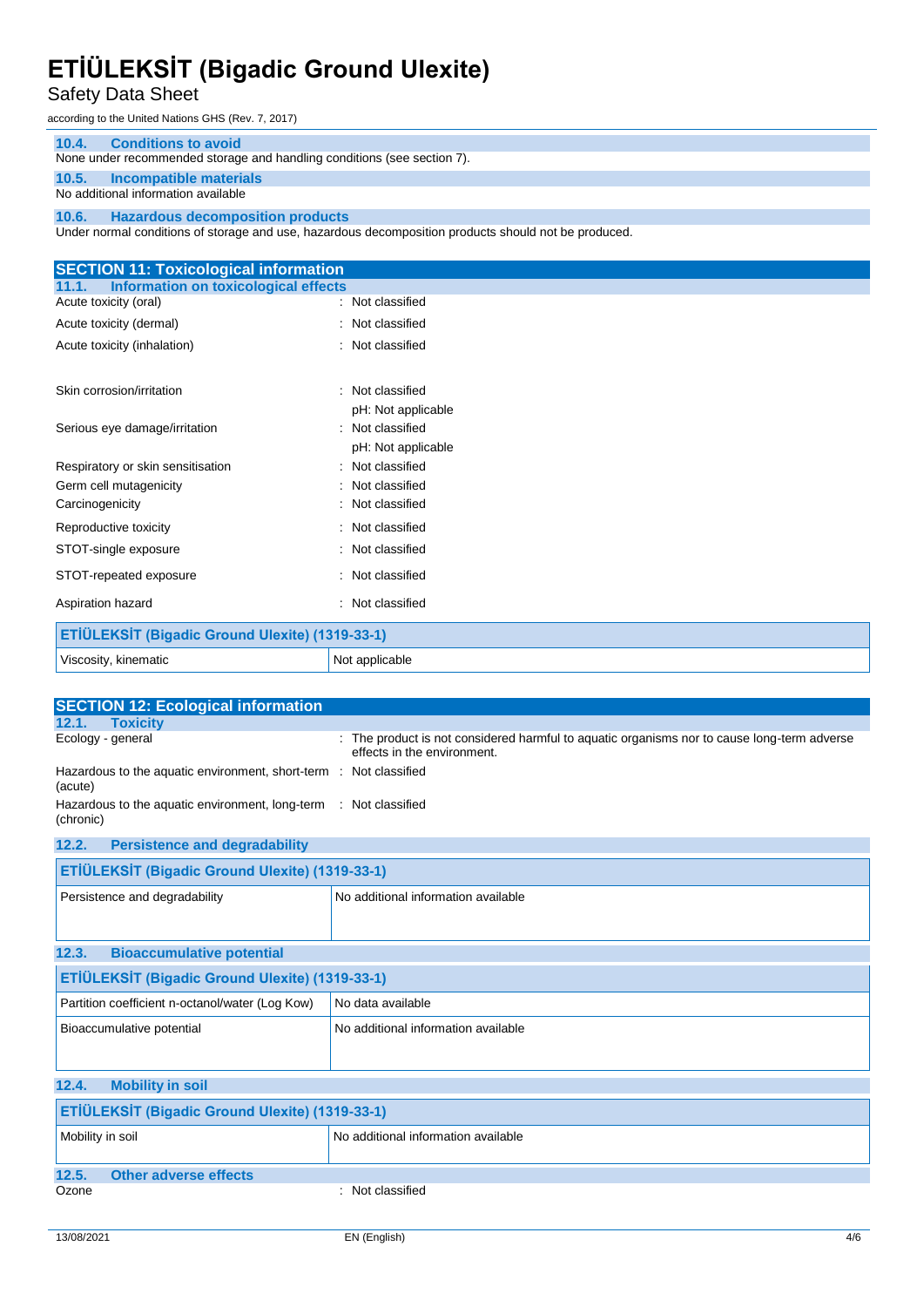Safety Data Sheet

according to the United Nations GHS (Rev. 7, 2017)

Other adverse effects in the state of the state of the state of the state of the state of the state of the state of the state of the state of the state of the state of the state of the state of the state of the state of th

| <b>SECTION 13: Disposal considerations</b><br><b>Disposal methods</b><br>13.1.               |                                                                                   |                                                                                               |                                                                                                                                                                                                                               |  |
|----------------------------------------------------------------------------------------------|-----------------------------------------------------------------------------------|-----------------------------------------------------------------------------------------------|-------------------------------------------------------------------------------------------------------------------------------------------------------------------------------------------------------------------------------|--|
| Waste treatment methods                                                                      |                                                                                   | : Dispose of contents/container in accordance with licensed collector's sorting instructions. |                                                                                                                                                                                                                               |  |
| <b>SECTION 14: Transport information</b>                                                     |                                                                                   |                                                                                               |                                                                                                                                                                                                                               |  |
| In accordance with IMDG / IATA / UN RTDG                                                     |                                                                                   |                                                                                               |                                                                                                                                                                                                                               |  |
| <b>UN RTDG</b>                                                                               |                                                                                   | <b>IMDG</b>                                                                                   | <b>IATA</b>                                                                                                                                                                                                                   |  |
| 14.1.<br><b>UN number</b>                                                                    |                                                                                   |                                                                                               |                                                                                                                                                                                                                               |  |
| Not regulated for transport                                                                  |                                                                                   |                                                                                               |                                                                                                                                                                                                                               |  |
| 14.2.<br><b>UN Proper Shipping Name</b>                                                      |                                                                                   |                                                                                               |                                                                                                                                                                                                                               |  |
| Not applicable                                                                               | Not applicable                                                                    |                                                                                               | Not applicable                                                                                                                                                                                                                |  |
| 14.3.<br><b>Transport hazard class(es)</b>                                                   |                                                                                   |                                                                                               |                                                                                                                                                                                                                               |  |
| Not applicable                                                                               | Not applicable                                                                    |                                                                                               | Not applicable                                                                                                                                                                                                                |  |
| Not applicable                                                                               | Not applicable                                                                    |                                                                                               | Not applicable                                                                                                                                                                                                                |  |
| 14.4.<br><b>Packing group</b>                                                                |                                                                                   |                                                                                               |                                                                                                                                                                                                                               |  |
| Not applicable                                                                               | Not applicable                                                                    |                                                                                               | Not applicable                                                                                                                                                                                                                |  |
| <b>Environmental hazards</b><br>14.5.                                                        |                                                                                   |                                                                                               |                                                                                                                                                                                                                               |  |
| Dangerous for the environment: No                                                            | Dangerous for the environment : No<br>Marine pollutant : No                       |                                                                                               | Dangerous for the environment: No                                                                                                                                                                                             |  |
|                                                                                              |                                                                                   | No supplementary information available                                                        |                                                                                                                                                                                                                               |  |
| 14.6.<br><b>Special precautions for user</b>                                                 |                                                                                   |                                                                                               |                                                                                                                                                                                                                               |  |
| - UN RTDG<br>No data available<br>- IMDG<br>No data available<br>- IATA<br>No data available |                                                                                   |                                                                                               |                                                                                                                                                                                                                               |  |
| 14.7.<br><b>Transport in bulk according to IMO instruments</b><br>Not applicable             |                                                                                   |                                                                                               |                                                                                                                                                                                                                               |  |
|                                                                                              |                                                                                   |                                                                                               |                                                                                                                                                                                                                               |  |
| <b>SECTION 15: Regulatory information</b><br>15.1.                                           | Safety, health and environmental regulations specific for the product in question |                                                                                               |                                                                                                                                                                                                                               |  |
| Regulatory reference                                                                         | Substances)                                                                       | Listed on NZIoC (New Zealand Inventory of Chemicals)                                          | : Listed on the EEC inventory EINECS (European Inventory of Existing Commercial Chemical<br>Listed on the AICS (Australian Inventory of Chemical Substances).                                                                 |  |
| <b>SECTION 16: Other information</b>                                                         |                                                                                   |                                                                                               |                                                                                                                                                                                                                               |  |
| Issue date<br><b>Revision date</b>                                                           | : 01/03/2007<br>: 03/01/2021                                                      |                                                                                               |                                                                                                                                                                                                                               |  |
| <b>Section</b>                                                                               | <b>Changed item</b>                                                               | Change                                                                                        | <b>Comments</b>                                                                                                                                                                                                               |  |
|                                                                                              |                                                                                   | Added                                                                                         | This SDS was updated in accordance with<br>the GHS (Rev.6) (2015)-Guidance on the<br>Compilation of Safety data Sheets.<br>This SDS was updated in line with Eti<br>Maden Corporate identity. (January, 2016;<br>Rev. No: 04) |  |

Added This SDS was updated in line with

"Standardization and Simplification of Bag Printings" (January,2018; Rev. No: 05)